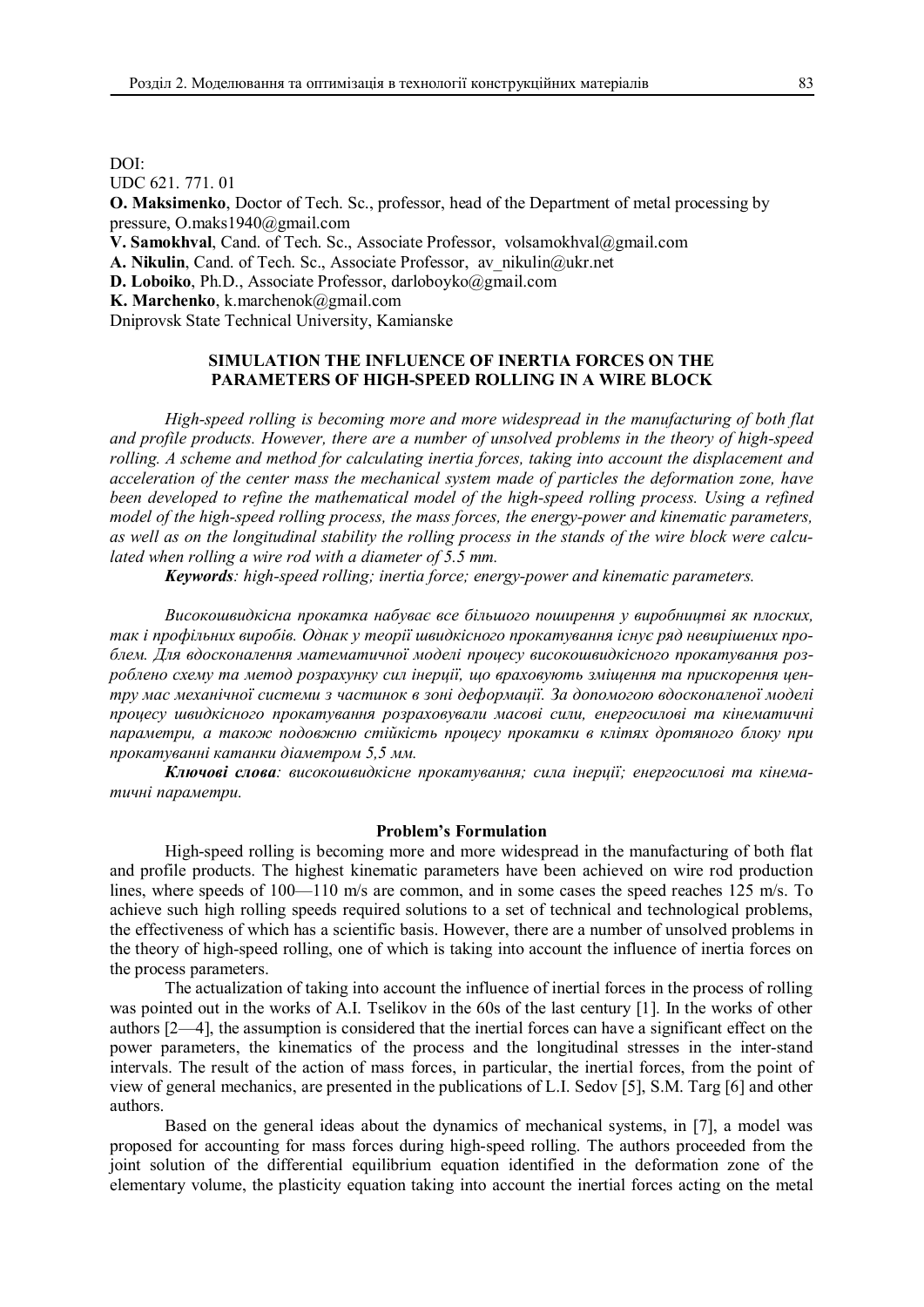particles. However, in this model, the conditions of equilibrium of a thin section (element of the deformation zone) and the entire zone deformation are not divided enough.

In particular, taking into account the inertial force of the elementary volume in the deformation zone

$$
F_{m\text{-}ev} = \rho \cdot F_x \cdot d_x \cdot d \left( \frac{V_1 \cdot F_1}{F_x} \right) \cdot \frac{1}{dt},
$$

an expression was obtained for the inertial force, which is required "to accelerate the metal in the deformation zone from the input speed  $V_0$  to the output speed  $V_1$ <sup>"</sup> [7, p. 91]

$$
F_m = \rho \cdot F_1 \cdot V_1^2 \cdot \left(\frac{\mu + 1}{2\mu}\right) \cdot \ln(\mu),
$$

where  $\rho$  is the density of the rolled metal;  $F_x$  — the current value of the cross-sectional area of the strip;  $F_1$  is the cross-sectional area of the strip at the exit from the deformation zone;  $V_0$  and  $V_1$  and — the speed of rolling at the entrance to the deformation zone and at the exit from it;  $\mu$  is the coefficient of elongation.

In this case, the average acceleration of the metal is determined using an approximate estimate of the value for simplified kinematic considerations, using the average speed over the deformation zone and the time of movement of the material particle in it

$$
a_{cp} = \frac{v_1^2 + v_0^2}{2l_d},
$$

where  $l_d$  is the length of the deformation zone.

According to the above formula for rolling a wire rod with a diameter of 5.5 mm in the last stand of a wire block at a rolling speed of 100 m/s, the acceleration reaches 1.2 105 m/s<sup>2</sup>, and the inertia forces are 350 N [7, p. 91].

In our opinion, the proposed approach to the assessment of mass forces contains the methodical inaccuracy, consisting in the simultaneous use of two different estimates of the same value — the average acceleration, which casts doubt on the adequacy of the results obtained.

#### **Formulation of the study purpose**

The purpose of this work is to improve the mathematical model of high-speed rolling, when, along with the acceleration of metal particles in the deformation zone, the corresponding movement of the center mass of the system would be taken into account, as well as to refine the calculation of the mass forces in each stand of the wire block and their effect on the stability of the rolling process.

## **Presenting main material**

To refine the model of high-speed rolling, due to a more definite consideration of the influence of inertia forces, it is proposed to switch to using the theorem on the change in the momentum of the system (equivalent to the theorem on the motion of the center mass) by stages of its motion, when the accelerations of the center mass are determined more accurately.

Analyzing the steady rolling process, let us single out the metal volumes  $V_1$  and  $V_2$  bordering on the deformation zone (Fig. 1), subject to the condition  $V_1 = V_{0y} = V_2$  ( $V_{0y}$  — is the volume of the plastic deformation zone).

Let at some moment of the steady rolling process the centers mass  $m_1$ ,  $m_{o_1}$ , and  $m_2$  of these volumes are in sections  $A_1$ ,  $A_{0y}$ ,  $A_2$  with the corresponding speeds  $V_0$ ,  $\frac{V_1 + V_0}{2}$ 2  $V_0$ ,  $\frac{V_1 + V_0}{2}$  and  $v_1$ . Further, in the process of deformation, the particles of the volume of the metal  $V_1$  begin to pass into the zone of plastic flow and at a certain moment fill the volume  $V_{0y}$ . In this case, the center of mass  $m_1$  reaches the section  $A_{o\mu}$  and acquires speed  $\frac{V_1 + V_0}{2}$  $\frac{V_1 + V_0}{I}$ .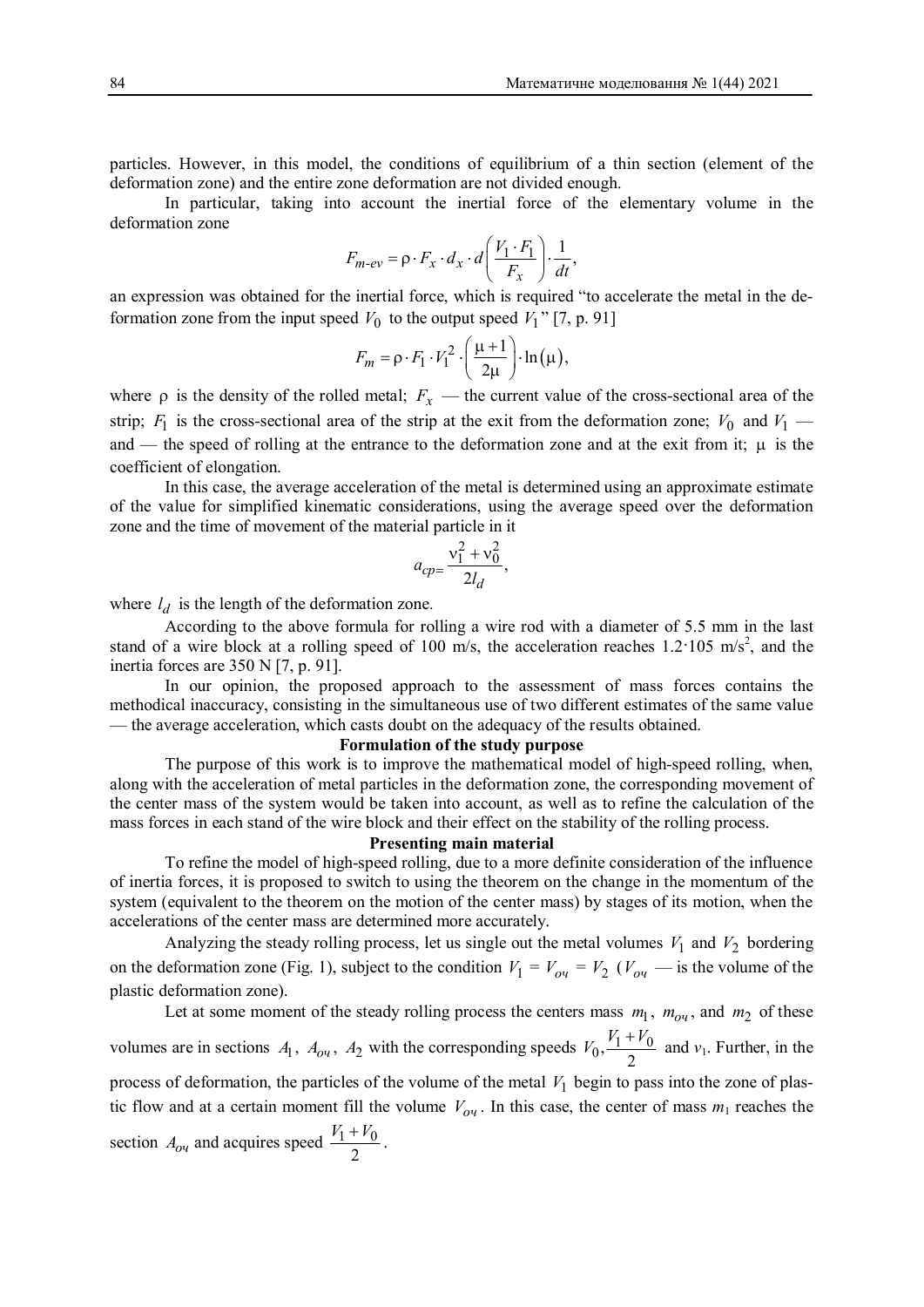

*Fig. 1.* Diagram of the deformation zone with highlighted domains and their centers of mass

Accordingly, with the volume  $V_1$  the volume  $V_{o}$ , also moves, as a result, the center of its mass  $m_{0y}$  occupies a position corresponding to the section  $A_2$  and reaches the speed of movement  $v_1$ . Continuing the reasoning, we note that as a result of the passage the selected phases of motion, the volume of metal  $V_1$  should take the position  $V_2$  and increase the speed to  $v_1$ .

Obviously, in this case, the center of mass  $m_1$ , moving, will reach the section  $A_2$  and increase its speed to  $v_1$ . Note that for the center mass  $m_1$  of the volume  $V_1$  to increase its speed from  $v_0$  to  $v_1$  it needs to overcome the distance *L* (see Fig. 1). Let us determine the time *T* of passing this path:

$$
T = \frac{l_1}{2v_0} + \frac{2l_d}{v_0 + v_1} + \frac{l_2}{2v_1},
$$

where  $l_1$  and  $l_2$  — are the lengths of the domains  $V_1$  and  $V_2$ .

Based on the equality of the volumes the domains under consideration, the values of these lengths can be calculated:

$$
l_1 = \frac{1}{2} \left( 1 + \frac{h_1}{h_2} \right) l_d \cdot \frac{b_{cp}}{b_0} ;
$$
  

$$
l_2 = \frac{1}{2} \left( 1 + \frac{h_0}{h_1} \right) l_d \cdot \frac{b_{cp}}{b_1} ,
$$

where  $h_0$  and  $h_1$  are the strip thickness before and after the pass;  $b_0$  and  $b_1$  — strip width before and after pass;  $b_{cn}$  is the average width of the metal strip in the deformation zone.

Having determined the time *T*, it is easy to find the average acceleration of the volume of the metal and its center of mass when the section moves from  $A_1$  to  $A_2$ :

$$
a_{cp} = \frac{v_1 - v_0}{T}
$$

and then calculate the force of inertia

$$
F_m = m_{o} a_{cp}.
$$

In accordance with the proposed scheme, the values of metal acceleration and mass force in the deformation zone of each of the stands of a typical wire block of the mill were calculated when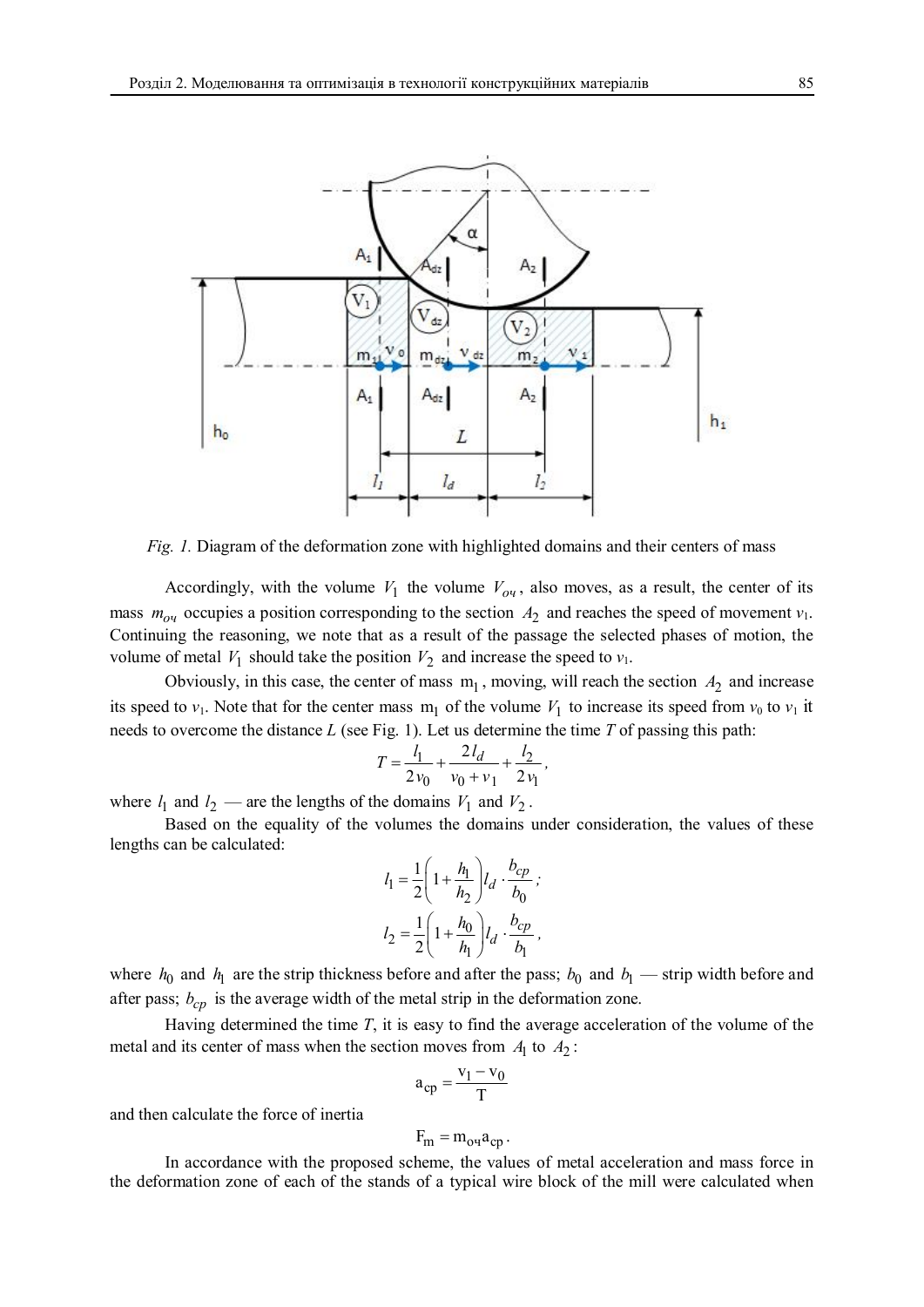rolling a wire rod with a diameter of 5.5 mm. Real modes of deformation of this profile and the corresponding strip are given in the article [8]. The calculation results and rolling parameters based on the given data taking into account the rolling speeds are presented in tabl. 1.

Анализ табличных данных показывает, что ускорение металла возрастает от первой клети к последней. В десятой клети оно достигает величины 50 000 м/с<sup>2</sup>.

| $N_{2}$<br>stand. | $h_0$<br>h <sub>1</sub> | $b_{cp}$<br>$b_0$ | $b_{cp}$<br>b <sub>1</sub> | $l_d$ ,<br>mm | $l_1$ ,<br>mm | $l_2$ ,<br>mm | $10^{-3}$ | $a_{cp}$<br>$10^{-3}$<br>m/s <sup>2</sup> | $m_{o}$ ,<br>$10^{-3}$ kg | $F_{\rm m}$<br>N | $\sigma_1$ | $q_1$      |
|-------------------|-------------------------|-------------------|----------------------------|---------------|---------------|---------------|-----------|-------------------------------------------|---------------------------|------------------|------------|------------|
| $\mathbf{1}$      | 1,570                   | 1,108             | 0,910                      | 23,91         | 17,65         | 27,96         | 3,86      | 0,79                                      | 40,75                     | 32,3             | 0,178      | $9.10^{4}$ |
| $\overline{2}$    | 1,527                   | 1,126             | 0,899                      | 25,68         | 23,88         | 29,11         | 3,46      | 0,86                                      | 34,67                     | 30,0             | 0,20       | 0,001      |
| 3                 | 1,515                   | 1,102             | 0,915                      | 20,66         | 18,90         | 23,77         | 2,25      | 1,88                                      | 22,54                     | 42,4             | 0,36       | 0,0018     |
| $\overline{4}$    | 1,513                   | 1,102             | 0,916                      | 22,65         | 20,72         | 26,07         | 1,97      | 2,71                                      | 19,68                     | 53,3             | 0,57       | 0,0028     |
| 5                 | 1,680                   | 1,153             | 0,882                      | 20,28         | 18,65         | 23,97         | 1,39      | 5,38                                      | 14,07                     | 75,7             | 1,03       | 0,0052     |
| 6                 | 1,660                   | 1,161             | 0,878                      | 22,83         | 21,25         | 26,66         | 1,24      | 6,94                                      | 12,46                     | 86,4             | 1,48       | 0,0074     |
| $\overline{7}$    | 1,570                   | 1,124             | 0,900                      | 17,02         | 15,66         | 19,68         | 0,73      | 14,8                                      | 7,31                      | 108,4            | 2,33       | 0,0117     |
| 8                 | 1,572                   | 1,123             | 0,901                      | 19,01         | 17,46         | 23,08         | 0,65      | 21,3                                      | 6,49                      | 138,3            | 3,75       | 0,019      |
| 9                 | 1,573                   | 1,120             | 0,903                      | 15,18         | 13,91         | 18,36         | 0,41      | 43,3                                      | 4,1                       | 178              | 6,12       | 0,031      |
| 10                | 1,546                   | 1,132             | 0,897                      | 16,7          | 15,80         | 19,07         | 0,36      | 53,0                                      | 3,62                      | 192              | 8,1        | 0,041      |

*Table 1.* Geometric, kinematic and power parameters of rolling in a wire block

*Note*:  $b_0$  and  $b_1$  — strip width before and after the pass;  $b_{cp}$  is the width of the strip in the deformation zone;  $\sigma_1'$  $\eta$  $\sigma'_1 = \frac{F_m}{\sigma^2}$  $h_1 b$ — dimensional value;  $q'_1 = \frac{\sigma_1}{2k_c}$  $y' = \frac{\sigma'_1}{\sigma'_2}$ *cp q k* — in dimensionless form.

Analysis of the tabular data shows that the acceleration of the metal increases in the direction from the first stand to the last. In the tenth stand, it reaches a value of  $5 \cdot 104$  m/s<sup>2</sup>.

When comparing the results obtained with the data of [8], it can be concluded that the proposed method provides the values of the considered parameters 1.5—2.0 times less (Fig. 2). Similar conclusions can be drawn regarding the  $F_m$  mass forces. As you know, these forces are directed oppositely to the movement of the roll and therefore, at the exit from the deformation zone, each of the stands have a supporting effect.



*Fig. 2.* Comparison of calculated data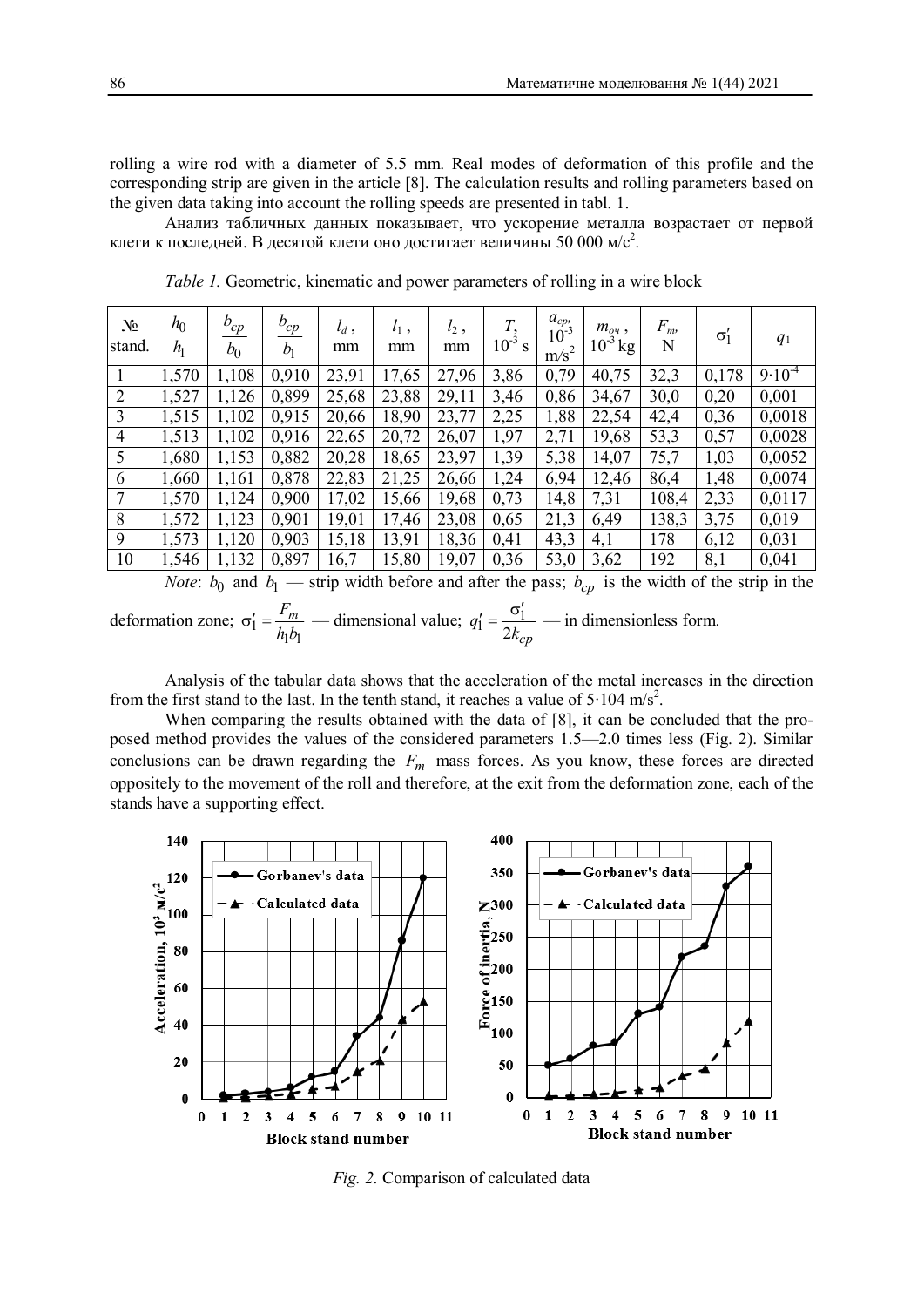It should be noted that in the first six stands they are insignificant and constitute thousandths of the average metal deformation resistance  $2k_{cp}$ . Therefore, these stresses cannot significantly affect the energy-force and kinematic parameters of the deformation zone in these stands. In the rest of the stands, especially in the last one, the supporting stresses from the action of mass forces can have a more significant effect on the specified parameters and the longitudinal stability of the rolling process. Let us analyze this influence on the example of rolling wire rod in the last stand of the wire block. The supporting normal stresses from the action of mass forces in the outlet section of the deformation zone are  $q'_1 = -0.041$  (the minus sign indicates that they act in the direction opposite to the movement of the strip). The evaluation of the longitudinal stability of the process is carried out when determining the average resultant longitudinal forces of the plastically deformed metal according to the method described in [8, 9]. Longitudinal stability characterizes the boundaries of variation of the parameters at which the forces pulling the metal into the rolls are sufficient to ensure the stationarity of the process.

The average resulting force is found from the expression

$$
Q_{cp.np.}^{*} = \frac{1}{\alpha_y} \int_{0}^{\alpha_y} Q_{xnp.}^{*} d\varphi ;
$$
  

$$
Q_{xnp.}^{*} = \frac{Q_{xnp.}}{2k_{cp}Rb_{cp}}; Q_{xnp.} = \sigma_x h_x b_{cp},
$$

where  $Q^*_{xnp}$  and  $Q_{xnp}$  are the current dimensionless and dimensional internal forces;  $\sigma_x$  — longitudinal normal stress of plastically deformed metal.

When solving the differential equilibrium equation, it was assumed that the friction conditions in the deformation zone obey the Coulomb model with a friction coefficient  $f_y = 0.26$ . The calculation results are shown in tabl. 2, which compares the obtained rolling parameters with allowance for mass forces ( $q'_1 = -0.041$ ) and with deformation without taking into account inertial forces ( $q'_1 = 0$ ).

*Table 2.* The influence of mass forces on the parameters of the rolling process in the tenth and of the wire block

| Rolling type                                              | $Q_{cpnp}^*$ | $p_{cp}$<br>$2k_{cp}$ | ν      | $M_{np}^*$ | $q_0$ | q <sub>1</sub>   |
|-----------------------------------------------------------|--------------|-----------------------|--------|------------|-------|------------------|
| with<br>Rolling<br>inertia<br>the<br>account<br>forces    | 0,0173       | 1,337                 | 0,0512 | 0,039      | 0,02  | $-0,041$         |
| Rolling<br>without<br>inertia<br>the<br>account<br>forces | 0,0164       | 1,320                 | 0,0529 | 0,036      | 0,02  | $\boldsymbol{0}$ |
| in<br>Difference<br>parameters, %                         | 5,2          | 1,270                 | 3,21   | 7,69       |       |                  |

*Note*: *γ* is the angle of the neutral section; 2  $\frac{m}{np} = \frac{M_{np}}{1 + m}$ *np cp cp M M*  $k_{cn}$ *Rb*  — is the moment of rolling in dimensionless form;  $R$  — is the radius of the rolls;  $q_0$ ,  $q_1$  is front and rear specific tension in dimensionless form 2  $i = \frac{\sigma_i}{2h}$ *cp q*  $\frac{v_l}{k_{cn}}$ ;  $p_{cp}$  — is the average normal stress in the deformation zone.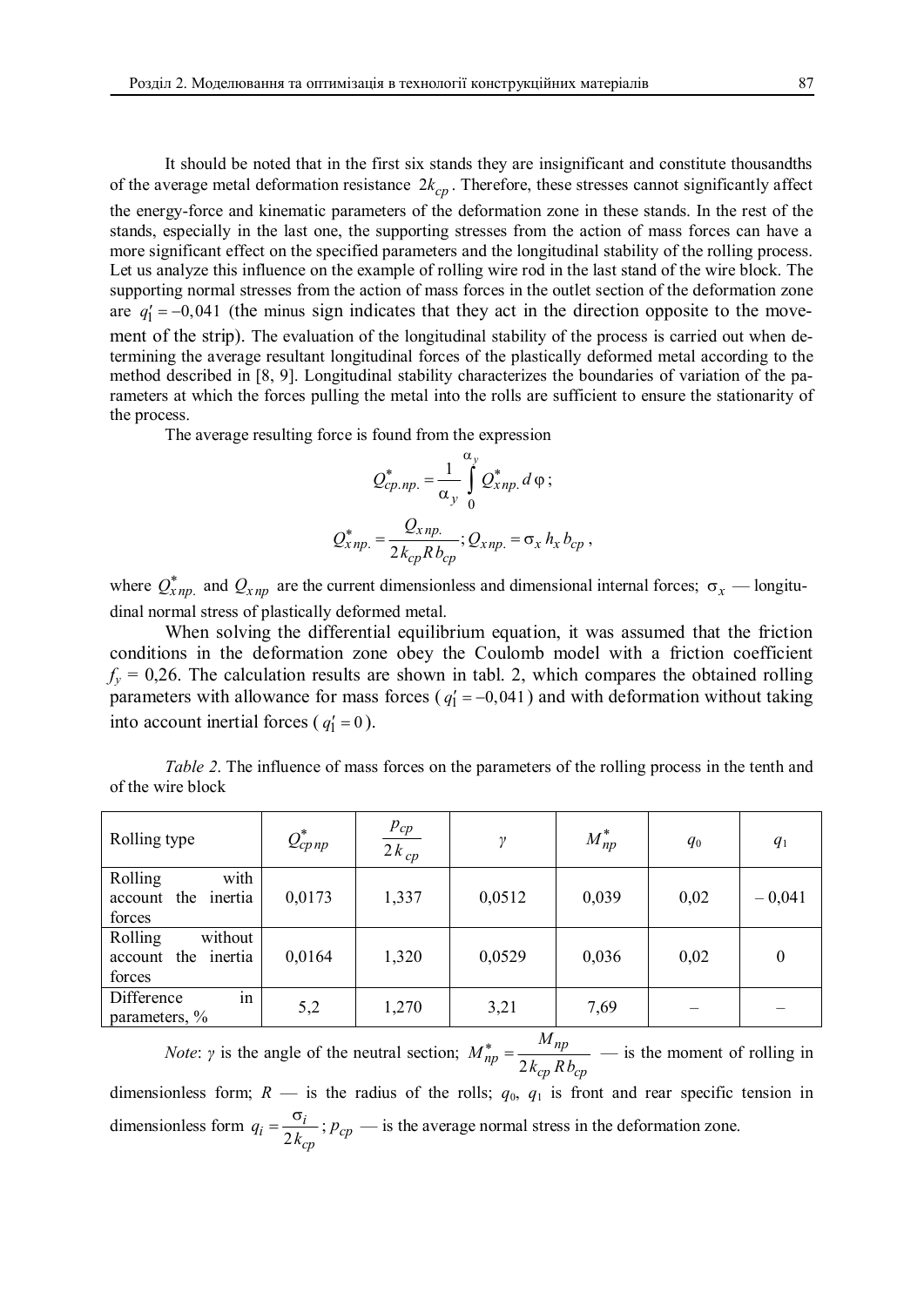Data analysis tabl. 2 shows that at the maximum value of inertial forces in the case of rolling a wire rod with a diameter of 5.5 mm (tenth stand), the effect of their effect on the parameters of the de-

formation zone is ambiguous. The average normalized stress 2 *cp cp p k* increased by about 1.3 %, and the *γ* angle increased by 3 %. The torque value increased by 7,7 %, and the average resulting force — by

5 %. The increase of  $Q_{cpnp}^*$  during rolling taking into account the mass force is explained by the growth of the lagging zone in the deformation zone.

### **Conclusions**

A scheme and method for calculating mass forces, taking into account the displacement and acceleration of the center of mass the mechanical system made of particles the deformation zone, have been developed to refine the mathematical model of the high-speed rolling process.

Using a refined model of the high-speed rolling process, the mass forces in the stands of the wire block were calculated when rolling a wire rod with a diameter of 5.5 mm. The influence of the supporting normal stresses from the action of inertial forces on the energy-power and kinematic parameters, as well as on the longitudinal stability the rolling process, is determined. The analysis the calculated data shows that under the operating modes of the rolling mill, the effect the influence of mass forces on the technological parameters will not be critical.

The refined model of the high-speed rolling process, taking into account the longitudinal stability, can be used to determine the technological parameters on the existing mills and for a more reasonable choice of parameters when designing new wire blocks.

## **References**

- [1] Tselikov, A. I. (1962) *Teoriya rascheta usiliy v prokatnykh stanakh [Theory of calculation of efforts in rolling mills]*. M. : Metallurgizdat [in USSR].
- [2] Kaplanov, V. I. (1993) Vysokoskorostnaya holodnaya prokatka tonkih polos *[High speed cold rolling of thin strips]*. К. : Vyshcha shkola [in Ukrainian].
- [3] Kaplanov, V. I. (2008) Dinamika i tribonika vysokoskorostnoj tonkolistovoj prokatki *[Dynamics and Tribonics of High Speed Thin Rolling]*. Mariupol' : «Renata» [in Ukrainian].
- [4] Gorbanev, A. A., ZHuchkov, S. M., & Filippov, V. V. et al. (2001). Davlenie i moment prokatki v vysokoskorostnyh chistovyh blokah provolochnyh stanov s uchetom massovyh sil v zonah deformacii [Rolling pressure and moment in high-speed finishing blocks of wire mills taking into account mass forces in deformation zones]. *Lit'e i metallurgiya – Foundry and Metallurgy*, 3, 70-74 [in Belarus].
- [5] Sedov, L. I. (1986). Mekhanika sploshnoj sredy [Continuous Medium Mechanics]. (Vols. 1-2). M.: Vyshcha shkola [in USSR].
- [6] Targ, S. M. (1986). Kratkij kurs teoreticheskoj mekhaniki [A short course in theoretical mechanics] (10nd ed., rev.). M. : Vyshcha shkola [in USSR].
- [7] Gorbanev, A. A., ZHuchkov, S. M., & Filippov, V. V. et al. (2003). Teoreticheskie i tekhnologicheskie osnovy vysokoskorostnoj prokatki katanki [Theoretical and technological foundations of high-speed rolling of wire rod]. Mn. : Vyshcha shkola [in Belarus].
- [8] Maksimenko, O.P., & Kuz'min, E. V. (2017). Samoregulirovanie processa s uchetom vnutrennih prodol'nyh sil pri prokatke v pro-volochnom bloke [Self-regulation of the process taking into account internal longitudinal forces during rolling in a wire block]. *Metallurgicheskaya i gornorudnaya promyshlennost'* – *Metallurgical and Mining Industry*, 6, 16-21 [in Ukrainian].
- [9] Maksimenko, O. P., Loboiko, D.I., & Izmajlova, M. K. (2016). Prodol'naya ustojchivost' polosy v valkah s analizom kontaktnyh uslovij [Longitudinal stability of strip in rolls with analysis of contact conditions]. Dneprodzerzhinsk : DDTU [in Ukrainian].